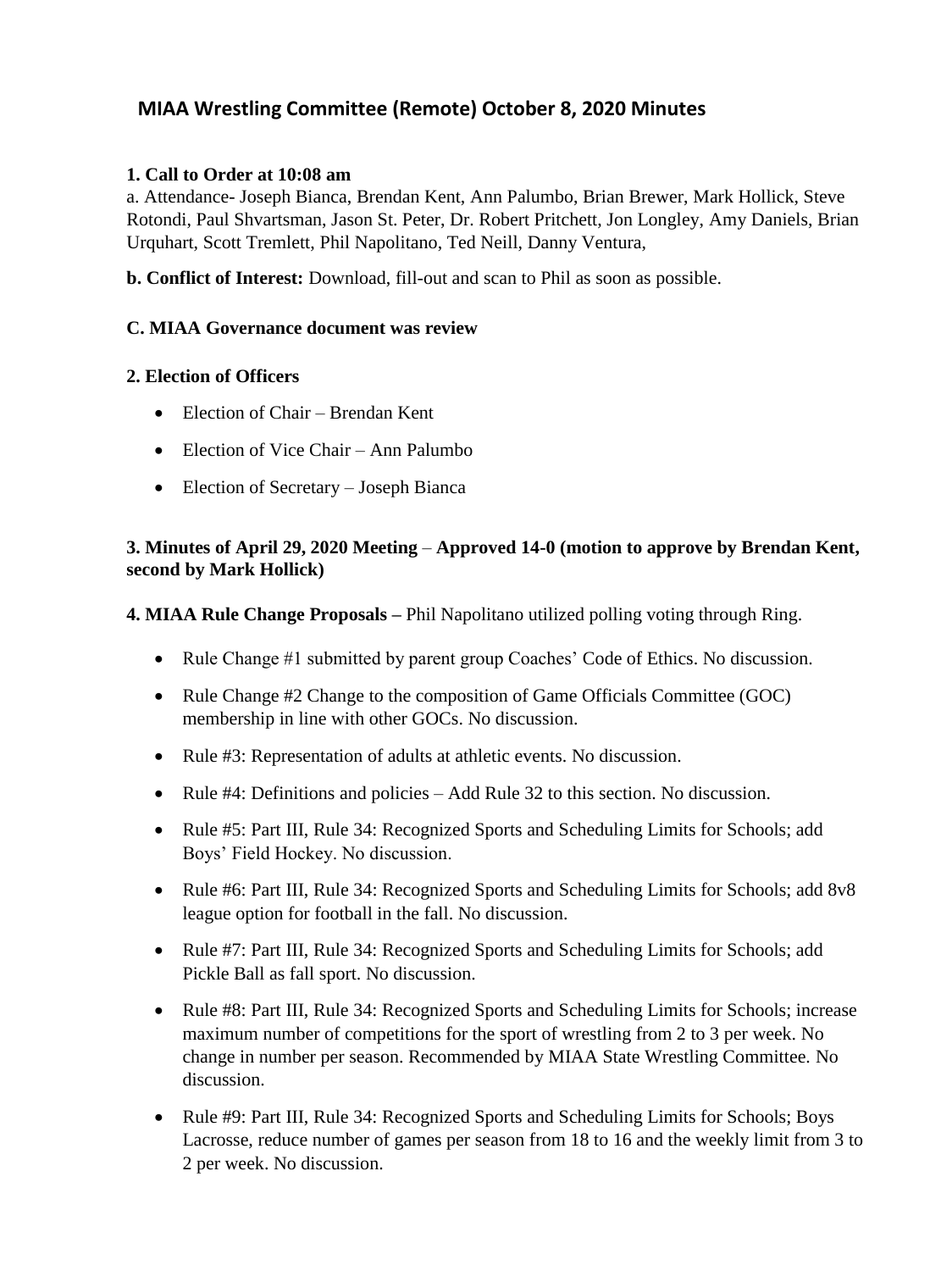- Rule #10: Allow golf to begin season on the  $3<sup>rd</sup>$  Friday prior to Labor Day, due to limited daylight in fall season. No discussion.
- Rule #11: Baystate Conference Athletic Directors; Change start date to Fall sports. No discussion.
- Rule #12: Change the start date to Winter Sports and Spring sports, pushed back in the calendar. No discussion.
- Rule #13: Change the start date Spring sports, moving up in the calendar. No discussion.
- Rule #14: Change the start date of Rugby to allow for the additional practices necessary for competition. No discussion.
- Rule #15: Coaching out of season for Fall sports maximum of 15 sessions, 2 times per week and 2 hour maximum, open to all students and approved by principal. May not be supported by school budget. No discussion.
- Rule #16: Complete re-write of MIAA Rule 40. Discussion around equity for sports if start dates of seasons shift.
- Rule #17: To Prohibit boys from girls field hockey teams. No discussion.
- Rule #18: Gender and participation in volleyball. No discussion.
- Rule #19: Part IV, Rule 45: Bona Fide Team Rule change penalty. No discussion.
- Rule #20: Part IV, Rule 51: Student Eligibility; remove Student Eligibility from title of Rule 51will eliminate the ability to submit waivers under this rule. No discussion.
- Rule #21: Eliminate Middle School waivers and allow districts to make their own decision. Discussion: would apply to all sports.
- Rule #22: Eliminate the requirement for a Middle School Waiver athletes to have to compete at the lowest level possible. No discussion.
- Rule #23: Part IV, Rule 57: Form 200 copy must be submitted to the MIAA in all transfer cases. No discussion.
- Rule #24: Part IV, Rule 62: Chemical Health Policy change in penalty to add educational component and decrease punishment for "students who are upfront and honest". No discussion.
- Rule #37: 2-pound allowance. No discussion.
- Rule #38: Eligibility. No discussion.
- Rule #39: Part VII, Rule 87 Eligibility Waiver. No discussion.
- Rule #40: Part VII, Rule 87 Eligibility Waiver notification to league. No discussion.
- Rule #41: Part VII, Rule 87 Eligibility Waiver change to appeal process to eliminate second level of appeal. No discussion.
- Rule #42: Part VII, Rule 87 Eligibility Waiver, add accountability for improper appeal requests. No discussion.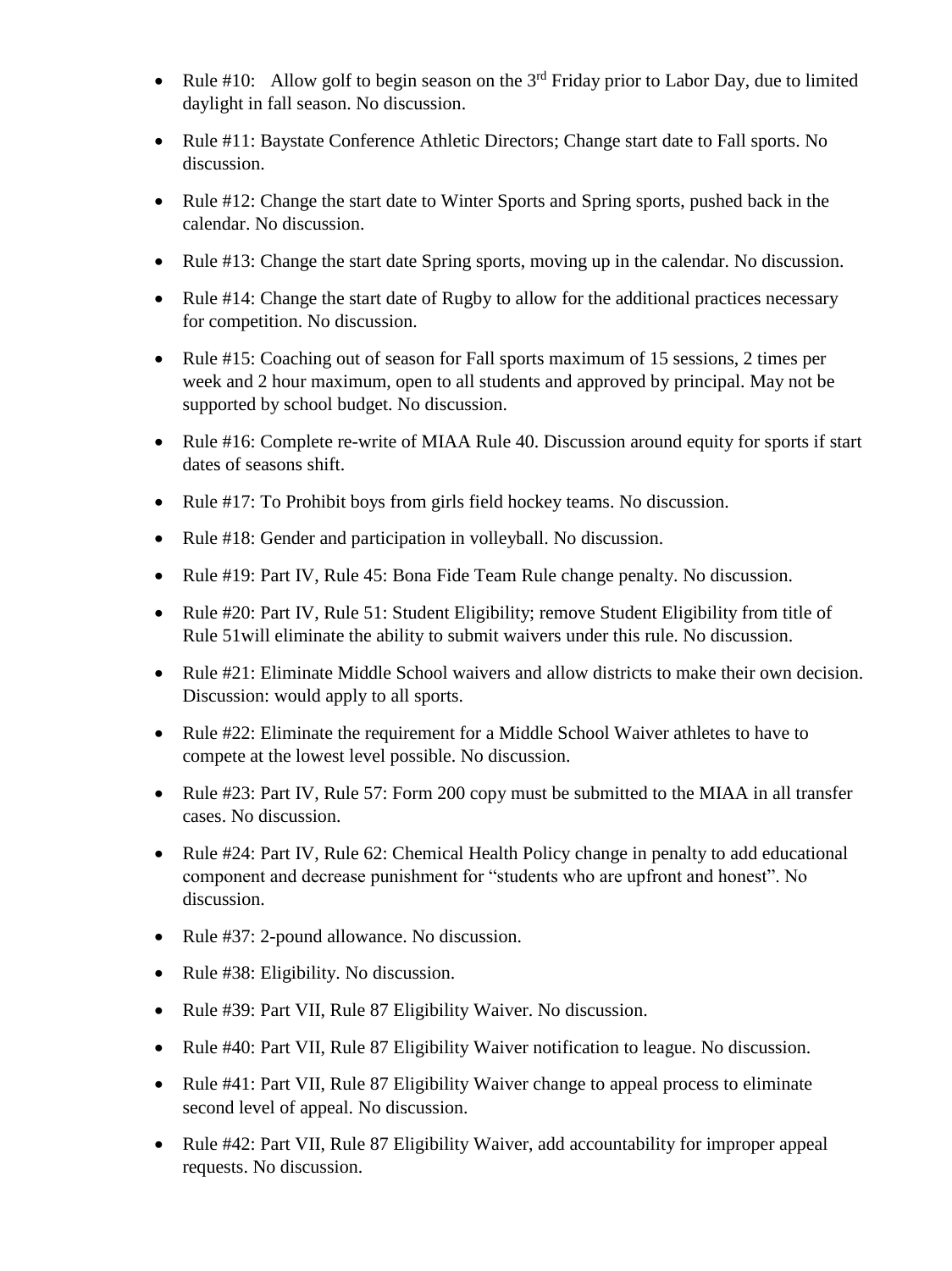- Rule #43 Recommended Game Officials for Football from 4 to 5. No discussion.
- Rule #44: Game officials authority. No discussion.
- Rule #45: Return alignment cycle to 4 years. No discussion.
- Rule #46: Officials and sites. No discussion.

## **5. New Business:**

### **a. NFHS Rule Changes**

 **Paul Shvartsman on behalf of coaches –** "Basic and necessary rule changes" weigh in same for males/females and in uniform; no weight allowance for uniform; Hair regulations removed; shoes fall off out of uniform.

### **b. 2020-21 Wrestling Season Outlook**

# **· Modification presentation to the EEA**

 **Brendan Kent:** Work over the summer updates, and presentation to Lt. Governor on behalf of the sport of wrestling potential modifications: a.m. weigh in, skin checks on site, not handshakes, shoes put on when on mat only, no noise makers, cleaning protocols before and in between matches, officials will not raise hands, mask protocols, washing of hands after a match (possible post-match showering), COVID screening protocols in line for all sports, potentially limiting number of athletes in rosters and pods for training, eliminate combined practices with other teams, tournaments need to be discussed for further protocols, ventilation of training rooms and dressing rooms, when athletes are not competing and coaches not coaching physical distancing will apply, potential of live streaming events.

# **· Further modifications w/ Wrestling Committee**

- **Paul Shvartsman**: Coaches have low confidence that a season will take place in the current environment.
- **Brian Tildsley**: Officials are willing, ready and able. They discussed masks, whistles and gloves. Officials are looking at modifications happening in other states that are actively wrestling. Visualizing how a tournament would run before a vaccine is difficult.
- **Paul Shvartsman**: what will happen if wrestling is not approved for winter? Will another season this year be an option? Phil Napolitano could not provide certainty around possibilities, but that will have to be taken up out of fairness (football example).
- **Mark Hollick**: Question around discussion /guidance around coops. Phil Napolitano could not provide and specific guidance around wrestling, but did note that coops are happening in current fall sports and expects guidance for winter sports. **Phil** reiterated that this is a local decision.
- **Phil Napolitano:** Potential modifications are ideas put out on behalf of wrestling, but nothing has been approved. Biggest challenge is the face to face, sustained contact of the sport.